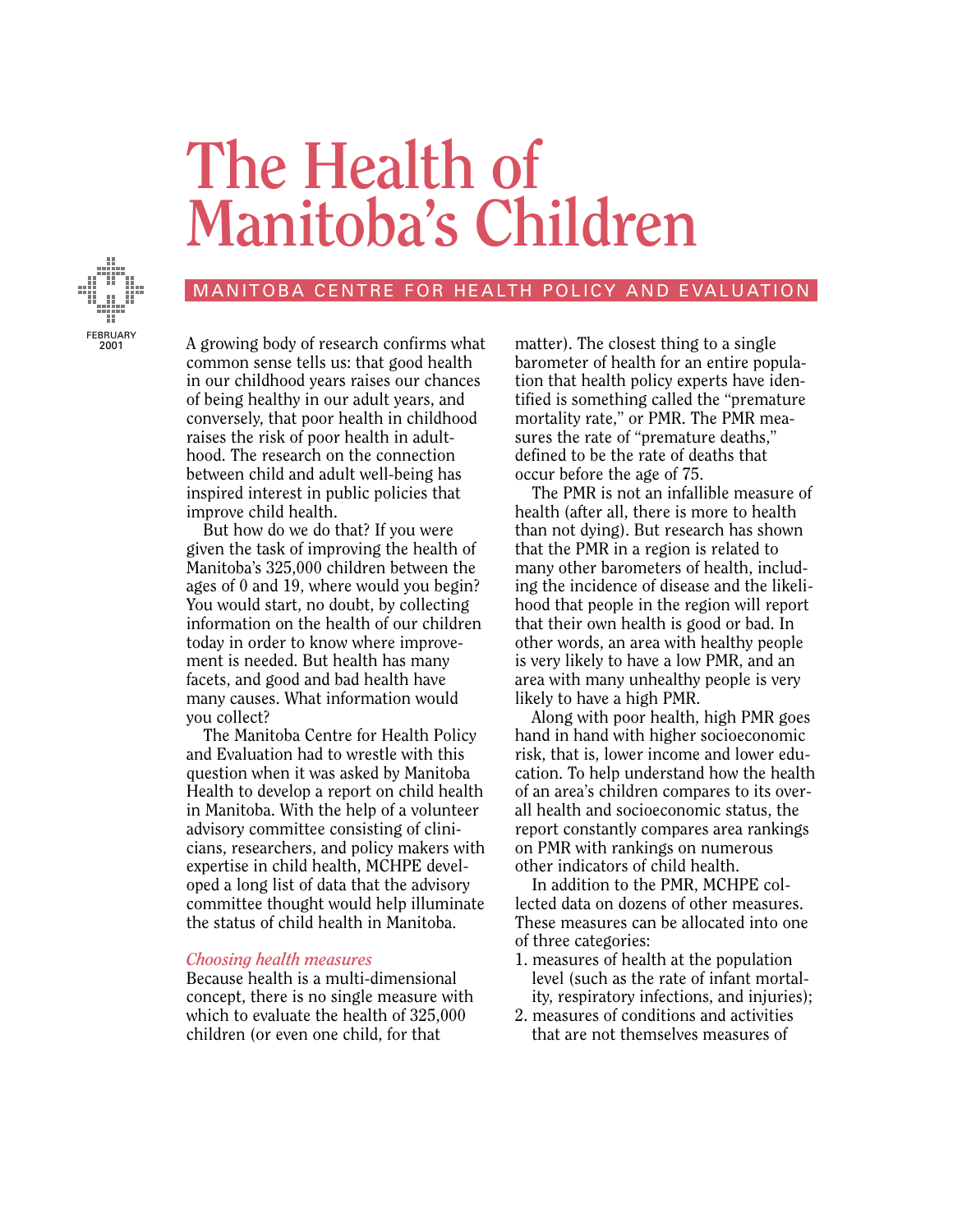## **Did you know? Examples of information available in Chapters 2 through 8.**

## *Chapter 2: Demographics and Conceptual Framework*

- ❐ Infant mortality was double for the lowest income areas compared to the highest.
- ❐ The leading cause of death for children was injury, accounting for half of the deaths in children aged 1 to 9 years and three-quarters of the deaths in children 15 to 19 years (Fig. 1 below).



#### *Chapter 3: Being Born in Manitoba*

- ❐ Mothers who lived in downtown Winnipeg had the highest rate of low birth weight babies (7.2%).
- ❐ 77% of Manitoba babies were breastfeeding on hospital discharge; 90% of the babies in South Eastman start out being breastfed, compared to just over 60% of the babies in Nor-Man.

## *Chapter 4: Reproductive Health Issues for Adolescents in Manitoba*

❐ Among girls who reported having sexual intercourse in the past year, birth control pill use was highest in the North at 61%, followed by the rural south at 56%, and lowest in urban areas at 36%.

 $\Box$  The Manitoba teen pregnancy rate was high: 6.3% for 15 to 19 year olds compared to the Canadian rate of 4.2%.

## *Chapter 5: Health Status: Childhood Acute-Chronic Conditions*

- ❐ 6% of children less than one year old are hospitalized for lower respiratory tract infections.
- ❐ Parkland children are about twice as likely to be hospitalized for lower respiratory tract infections in their first year of life than infants living in South Westman.

## *Chapter 6: Health Status: Injury*

- ❐ Children living outside of Winnipeg are over twice as likely to die from injuries and almost two-and-a-half times as likely to be hospitalized for injuries than children living in Winnipeg (Fig. 2).
- **□ Motor vehicle crashes are the leading cause** of injury death among Manitoba children.

#### *Chapter 7: Health Care Utilization*

- ❐ Children who live in Winnipeg were over three-and-a-half times more likely to visit paediatricians and other specialists than children living elsewhere in the province.
- ❐ Close to 60% of children less than 5 years old had received one or more antibiotic prescriptions during 1998/99 (Fig. 3).

#### *Chapter 8: Quality of Care*

- ❐ 71% of Manitoba children born between 1994 and 1997 had a complete set of immunization shots by their second birthday, and 83% had all their shots at seven years of age.
- ❐ Children living outside of Winnipeg were one third more likely to have their tonsils removed than children living in Winnipeg.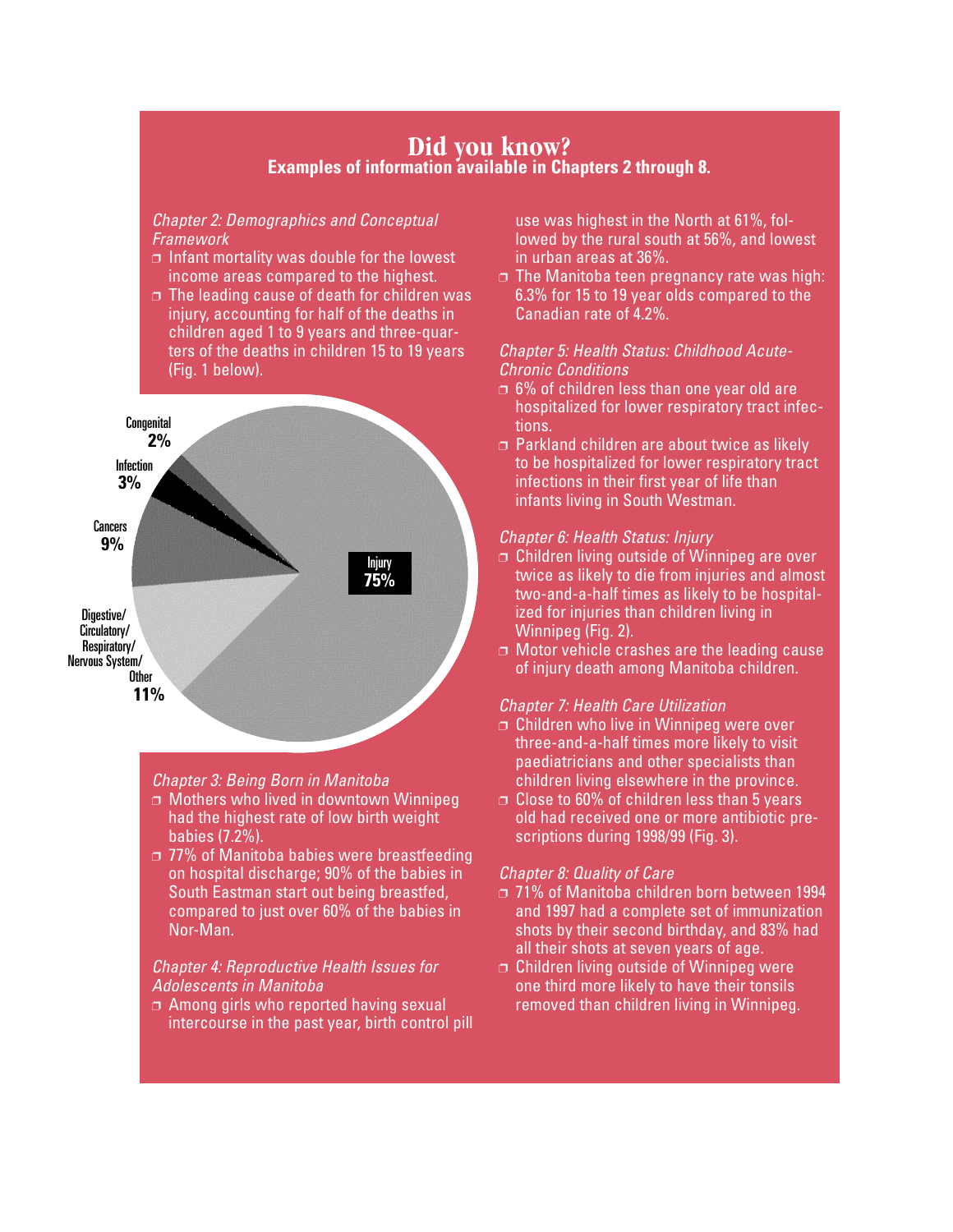health but which are thought to be factors affecting health (such as family income, lone-parent status, and unemployment rates);

3. measures that are thought to be related to quality of medical care (such as hospitalizations due to preventable diseases like measles), and measures of health care use (for example, physician visit rates and rates of prescription drug use).

One of the most powerful factors in the second category is income. People with higher income (and the higher education that usually goes with higher income) tend to enjoy better health. Because the link between income and health status is now well established by research, the Centre decided to pay close attention to the role that income and incomerelated factors (such as employment rates and education levels) might play in child health.

#### *Findings*

Although the report contains numerous findings, it makes no policy or research recommendations. The purpose of this report is not to present a blueprint for the province to follow, but to assemble data that will help others —Regional Health Authorities, other policy makers, researchers, and citizens—develop their own research and program priorities for improving child health. Our report presents a large body of information (we are calling it our "child-health encyclopaedia") that contributes to our understanding of some but by no means all of the factors that enhance or diminish our children's health.